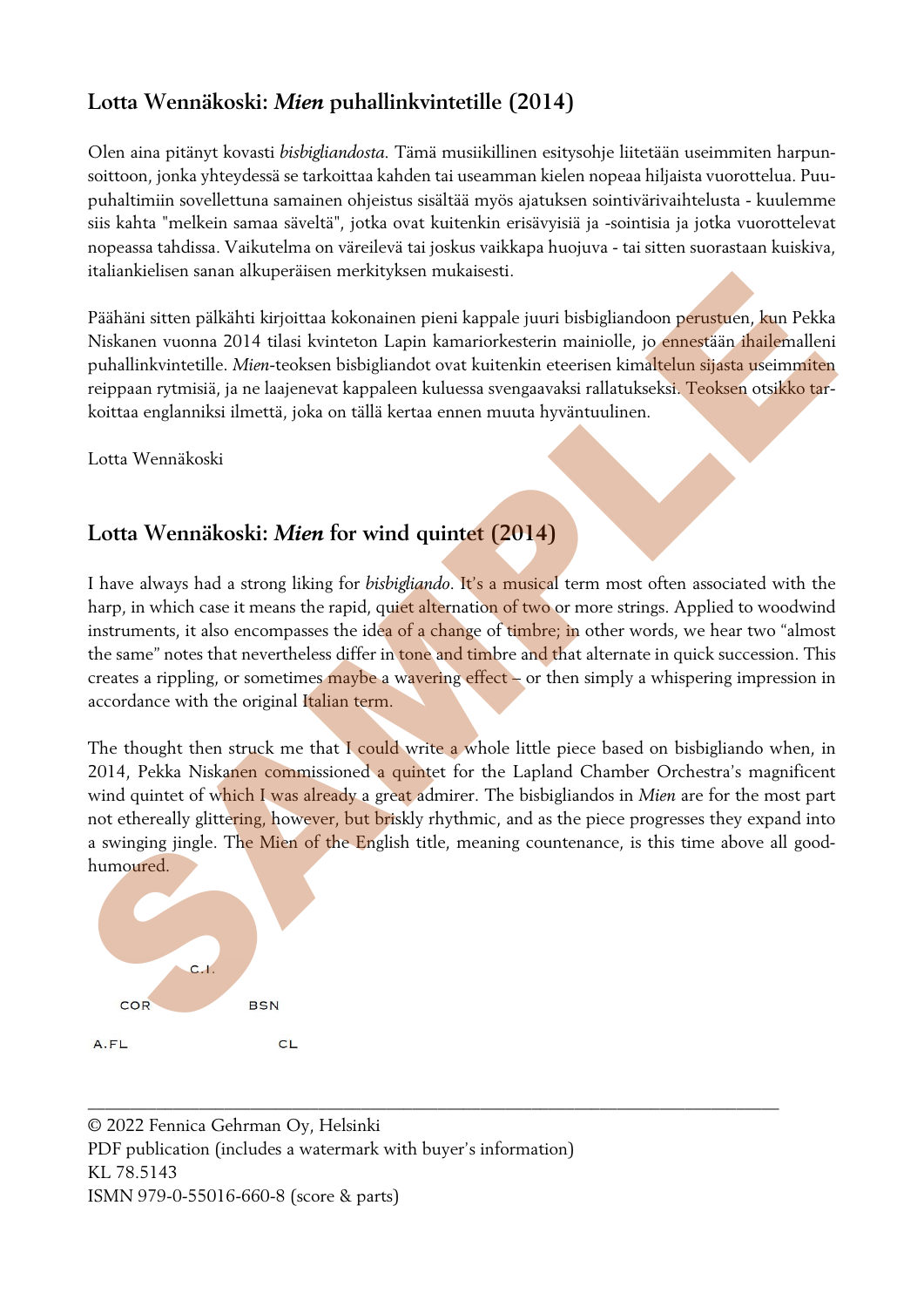# IIEN

#### LOTTA WENNÄKOSKI (2014)



\*\* sing "wa" (sounding Db) and simultaneously do a "mouthpiece pop" with palm against lips

\* *bisbigliando*: the small note refers to an alternative fingering of the (approximately) same pitch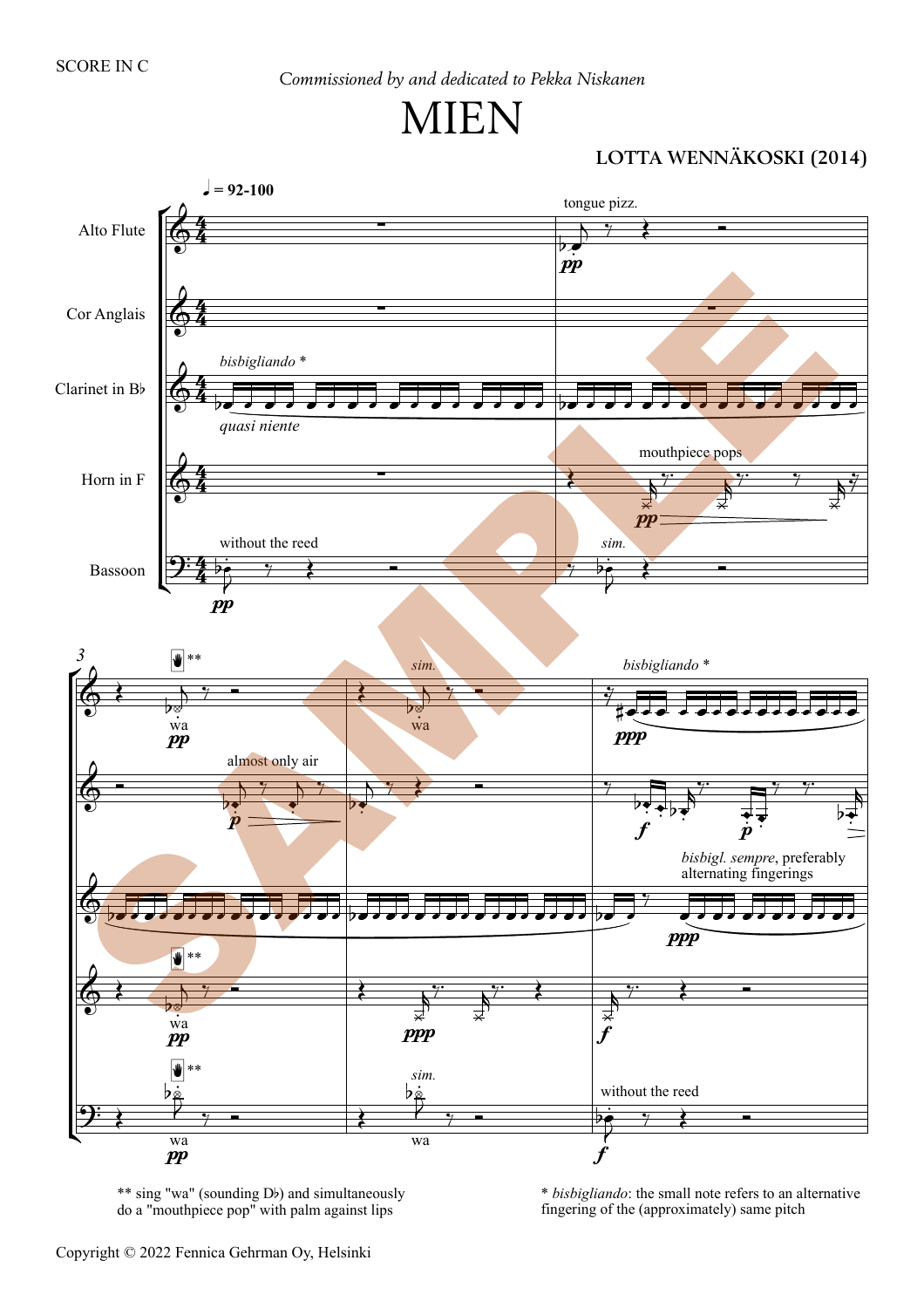

half air / half sound gliss. with fingerings and  $flz$ .



9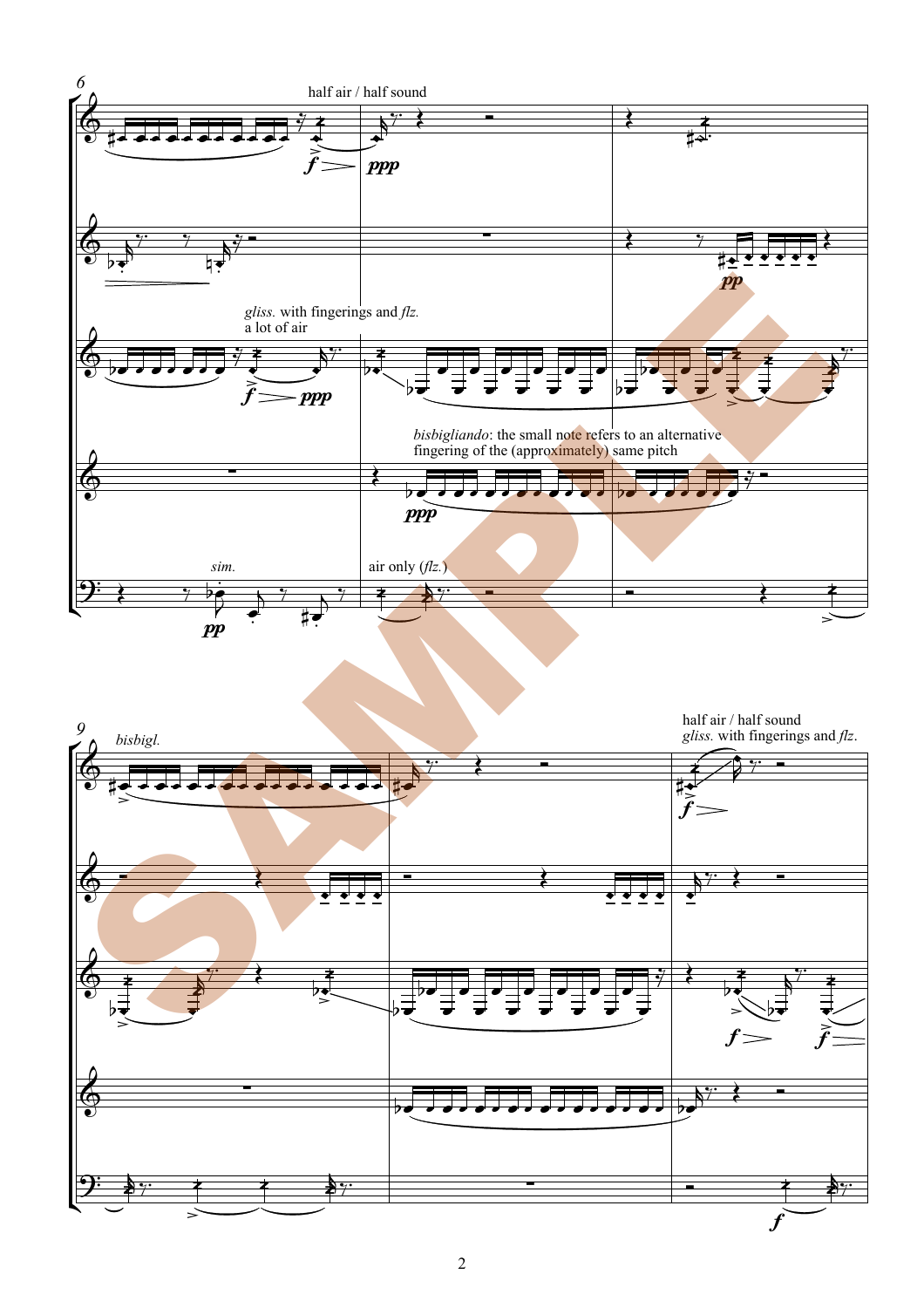

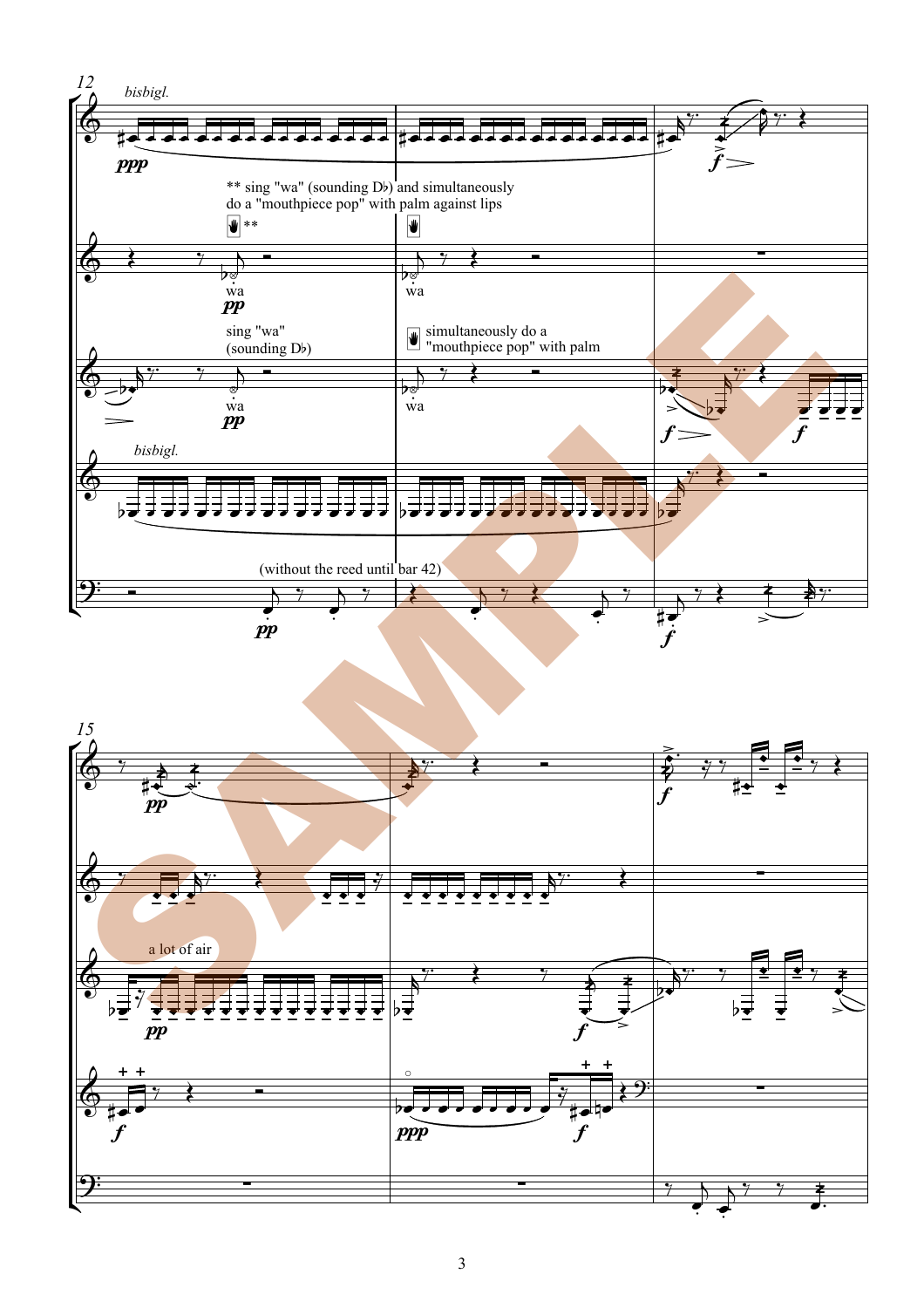